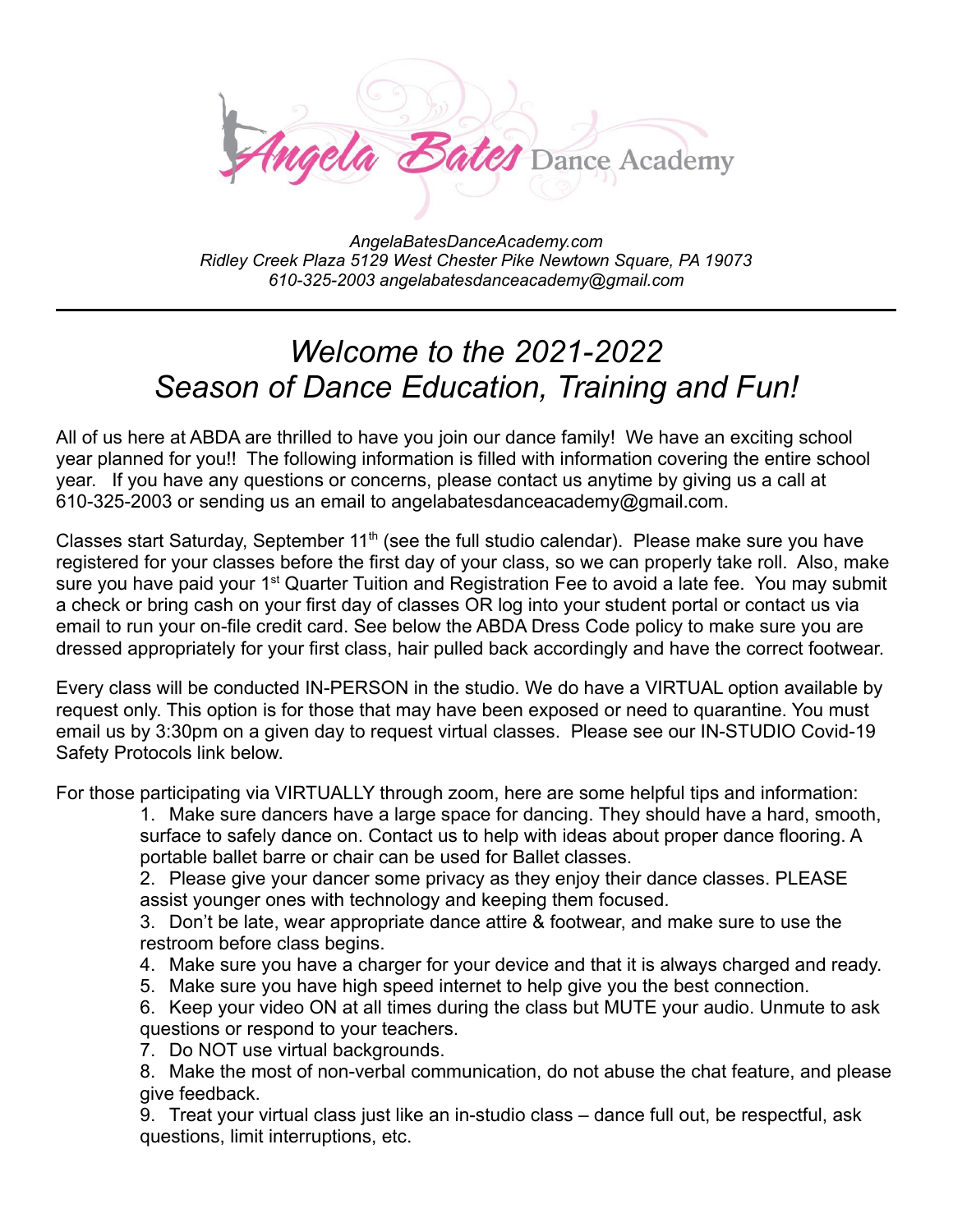10.To log into your virtual classes, open the zoom app OR use zoom.us. Click on "JOIN a MEETING".

For all classes in STUDIO A - use the meeting ID # **610-325-2003** and password 5678. For all classes in STUDIO B - use the meeting ID # **538-437-5665** and password 5678. For all classes in STUDIO C - use the meeting ID # **681-421-4561** and password 5678.

Every family has a student portal through the Jack Rabbit software program. You can find this link on our website by clicking on "student portal" in the top right corner. It will prompt you to log in using the primary email address that was submitted during registration. If you did not create a password or it is not working, click on "forgot password" and enter your email address. You can then change/create your password and successfully log in. There is a video that will explain how to use your portal. Once logged in, you can view your dancer's classes, update contact info, add an on-file credit card, make a payment, view special announcements, etc. We will post all tuition, costume and performance fees to your account for you to view. It is a great tool to keep everyone informed!

Parent Portal Link - https://app.jackrabbitclass.com/jr3.0/ParentPortal/Login?orgId=527977

In your portal under the "ePayment" drop down box, you can select AUTO quarter, bi-annual, and annual - meaning the studio will AUTOMATICALLY charge your on-file card for tuition - OR you may choose quarterly, bi-annual, or annual to process a payment yourself either by cash, check, or your on-file credit card. If you ever have any problems or questions regarding your student portal, please do not hesitate to contact us.

We will also send emails periodically with important information and reminders. It would be best to keep all communications for the school year as you receive them from our office, whether saved in your email or printed and placed in a folder. You will be receiving information about your participation in our annual December Holiday Show and our June end of the year recital. We welcome your comments and suggestions regarding any of our policies or procedures at any time.

# **\*SPECIAL NOTICE – Our waiting rooms will be CLOSED as the pandemic continues. Please carefully review ALL safety procedures that everyone must follow!\* [https://docs.google.com/document/d/1ZJnxQ\\_J8xQDCMHDSun3ziCnw0YcRhDIOANJxgTX1w](https://docs.google.com/document/d/1ZJnxQ_J8xQDCMHDSun3ziCnw0YcRhDIOANJxgTX1wmc/edit?usp=sharing) [mc/edit?usp=sharing](https://docs.google.com/document/d/1ZJnxQ_J8xQDCMHDSun3ziCnw0YcRhDIOANJxgTX1wmc/edit?usp=sharing)**

UNDER NORMAL CONDITIONS (non-pandemic) - Waiting rooms are made available for the convenience of our students and their families. The waiting rooms are for waiting, reading, TV watching, snacking, conversation, video viewing, homework, and children playing with toys or games. We ask that you please respect the activities of others and the classes in session. If you use our books and magazines, we would appreciate it if you would return them to the shelves. If younger siblings play with our toys, please make sure you return all toys to where you found them. Do NOT leave all the toys out for someone else to clean up. If you do make a mess, please clean up after yourself. In addition, parents and guardians are expected to supervise any younger siblings at all times. Your cooperation is greatly appreciated. Parents/guardians may drop off dancers and leave to run errands and what not OR they may stay in our waiting area while dancers are enjoying life in our studios.

UNDER NORMAL CONDITIONS (non-pandemic) - We request that you arrive at the studio with adequate time to prepare for class, parking, changing, restroom, etc. Parents, for your children's safety, please be available in the waiting room to receive students when dismissed from class. Please call whenever delayed for class start time or pickup. Make sure to park in an actual parking spot out front of the studio to avoid any confusion or safety concerns. Drive slowly and carefully while in our parking lot and be on the lookout for tiny dancers popping out behind cars. Dancers should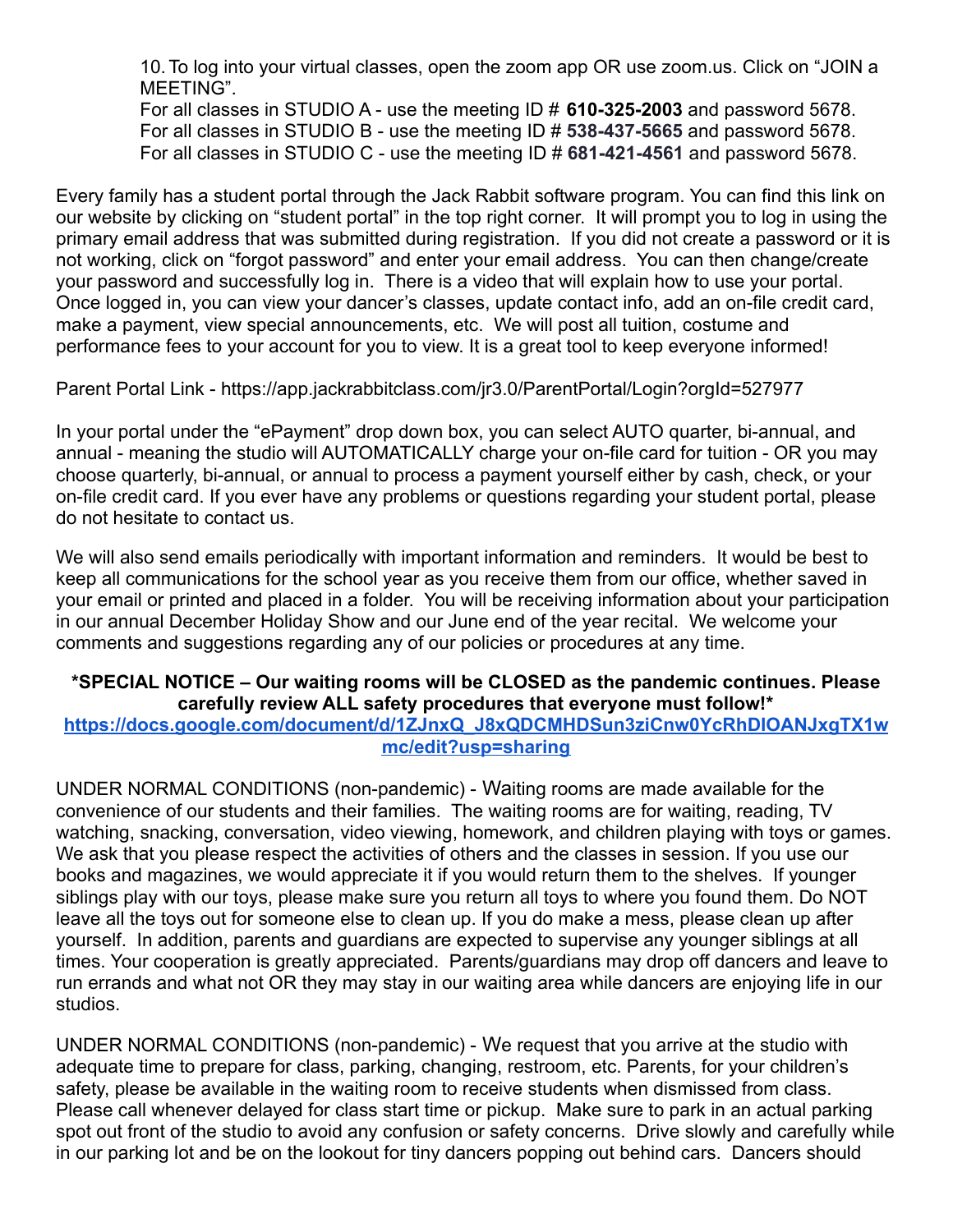use the restroom BEFORE class begins, especially younger ones. It is advised that students bring a water bottle to class to stay hydrated. Please make sure all shoes, water bottles, dance bags, etc. are labeled with your dancer's name.

The studio welcomes everyone to bring in drinks and snacks. However, please only water or dry non-peanut snacks. Please try to avoid crumbs, since they tend to attract bugs. There is a microwave, refrigerator, Keurig, and water cooler in the waiting area. Feel free to use these at any time. Again, if you do make a mess, please clean up after yourself. Your cooperation is greatly appreciated.

There is free WIFI in the studio! The network username is ABDA and the password is "BePositive!".

A clean studio is a happy studio! If you ever see something that needs attention, please let us know. For example: if the bathroom is out of toilet paper or paper towels, the water cooler is out of water or cups, a mess that needs to be vacuumed, etc. You can leave us a note in the drop box in the waiting area, or let a teacher know at the end of class.

The entire ABDA faculty and staff are very concerned about the safety and wellbeing of every dancer. We do have first aid kits in each studio along with a plentiful supply of Band-Aids. We do have a few ice packs as well in our freezer in the waiting room.

# *\*PLEASE CAREFULLY REVIEW the COVID-19 Safety Procedures listed on our website that we must implement in order to keep the studio open and everyone safe!!!\* [https://docs.google.com/document/d/1ZJnxQ\\_J8xQDCMHDSun3ziCnw0YcRhDIOANJxgTX1w](https://docs.google.com/document/d/1ZJnxQ_J8xQDCMHDSun3ziCnw0YcRhDIOANJxgTX1wmc/edit?usp=sharing) [mc/edit?usp=sharing](https://docs.google.com/document/d/1ZJnxQ_J8xQDCMHDSun3ziCnw0YcRhDIOANJxgTX1wmc/edit?usp=sharing)*

The ABDA Drop Box is located outside the office door alongside blank envelopes, pens and blank note paper. Since there may not be anyone in the office, you can safely submit any payments, forms, notes or messages in this drop box. Someone will contact you the following day.

We welcome your comments and suggestions. If any parent/student wishes a private conference concerning your individual dance goals or financial concerns, please do not hesitate to ask. We are happy to work with you to ensure that your school year will be one of pleasure and growth. The entire faculty and staff wish you a fantastic year of dance!

Sincerely,



Angela Bates Majewski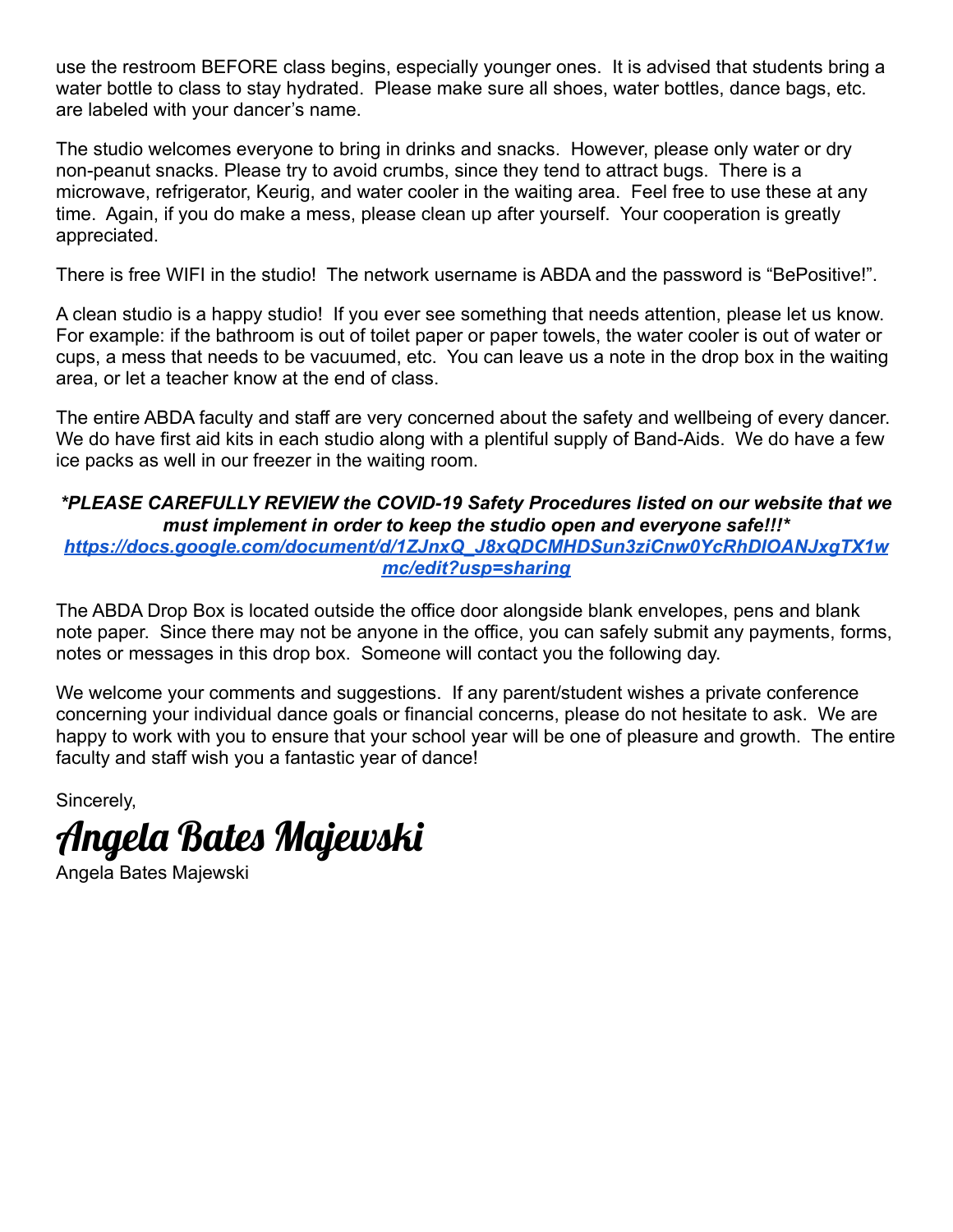# **2021- 2022 Studio Calendar**

September 1<sup>st</sup> (Wed) Company Auditions 4:30pm-9:30pm September 9<sup>th</sup> (Thurs) Open House/Registrations 5pm-7pm September 11<sup>th</sup> (Sat) Classes Begin and Quarter #1 Tuition and Registration Due *\*1 st Quarter - Sept 11th thru November 12th\** October 4<sup>th</sup> - October 9<sup>th</sup> (Mon-Sat) Bring a Friend Week November 13th (Sat) Quarter #2 Tuition Due AND Recital Costume Deposits Due *\*2 nd Quarter - from November 13th thru January 28th\** November 15<sup>th</sup> – 20<sup>th</sup> (Mon-Sat) Parent Visitation Week November 22<sup>nd</sup> – November 28<sup>th</sup> (Mon - Sun) Studio Closed for Fall Break December 5<sup>th</sup> (Sun) TENTATIVE Holiday Spectacular Dress Rehearsal December 11<sup>th</sup> (Sat) TENTATIVE Holiday Spectacular Performances December 20<sup>th</sup> - Jan 2<sup>nd</sup> (Mon-Sun) Studio Closed for Winter Break January 3<sup>rd</sup> (Mon) Classes Resume January 29<sup>th</sup> (Sat) Quarter #3 Tuition is Due AND Recital Costume Balances *\*3 rd Quarter - January 29th thru April 1st\** April 2<sup>nd</sup> (Sat) Quarter #4 Tuition is Due AND Recital Performance Fee *\*4 th Quarter #4 – April 2nd - June 10th* April 10<sup>th</sup> – April 17<sup>th</sup> (Sun-Sun) Studio Closed for Spring Break April 25<sup>th</sup> – April 30<sup>th</sup> (Mon-Sat) Costume Week & Parent Visiting Week May 27<sup>th</sup> – May 30<sup>th</sup> (Fri-Mon) Studio Closed for Memorial Day June 5<sup>th</sup> (Sun) TENTATIVE Recital Dress Rehearsal at Malvern Prep June 11<sup>th</sup> (Sat) TENTATIVE Recital Performances at Malvern Prep June, July, & August Summer Classes and Camps

# **Bring a Friend Week (TENTATIVE due to COVID-19)**

All dancers may bring a friend to their classes the week of October 5<sup>th</sup> -October 10<sup>th</sup>. Their friend does NOT need to have experience. They also do NOT need to have ballet shoes or attire. They should wear clothing they can move in and wear socks and sneakers. All guests must submit a completed waiver form before the start of class.

# **Holiday Spectacular (TENTATIVE due to COVID-19)**

This is an exciting show to take place in December to celebrate the Holiday Season. All dancers are invited to perform. Dancers will learn a holiday routine in their normal class throughout November and possibly the end of October. The studio will provide most of the costumes and accessories. You will need to supply the correct shoes, tights, hair accessories and undergarments. You may also be asked to supply basic dancewear such as shorts or leggings. The performance fee to cover the cost of costumes and the theatre rental is \$30 for those dancers in predance, Ballet/Tap 1, Jazz 1/2 and Ballet/Tap 2, \$50 for those dancers who only participate in 1-2 classes per week and \$75 for those who participate in 3 or more classes per week. More info and a permission form will be sent soon!

# **End of the Year Recital**

This is a great way to showcase your dancer's talent they learned throughout the year to your family and friends. A recital routine will be taught in each class starting in January/February. This gives the class plenty of time to rehearse and make their routine look spectacular for the June recital. Times and details will be announced in the beginning of December. There is a performance fee of \$50 per student. Each dancer is also responsible for purchasing a recital costume. Most costumes range from \$55-\$85 per costume. Dancers will be measured in November and December and costumes will be ordered by January 1<sup>st</sup>. Costume deposits are due by November 11<sup>th</sup> and the balance is due by February 1<sup>st</sup>. Costumes will be handed out during parent visiting week at the end of April. More info regarding the recital will be sent in December.

# **Company Info**

The ABDA Dance Company is designed to provide dancers with opportunities beyond the four walls of the studio. In other words, to inspire, motivate, challenge and enrich young lives. The Company is for dancers who want to enhance their dance training through performances, competitions and conventions. However, competition is not about winning. It is about striving to be the best YOU can be by setting reasonable goals and improving yourself as an individual. Dancers will be placed in groups where we, the studio, decide is the best fit. We place "like" dancers together according to certain criteria (such as technique, strength, performance skills, professionalism, attitude, work ethic, teamwork, etc.) that the studio feels will allow the students to dance to the best of their ability. Each Group will perform in 2-3 competitions, participate in at least one convention, perform at the Chester County Dance Festival, and perform in our Holiday Show and end of the year Recital. There are many other optional competitions and conventions dancers may attend on their own. There may also be other performances to add throughout the year. These events do require a separate cost from tuition and performance fees. Class Requirements - Minimum Class Requirements include weekday Ballet, Jazz, Lyrical, Stretch & Tech, Contemporary and all weekend Company Classes/Rehearsals. Optional Classes include weekday Contemporary, Street Jazz, Tap, Pointe and Hip Hop.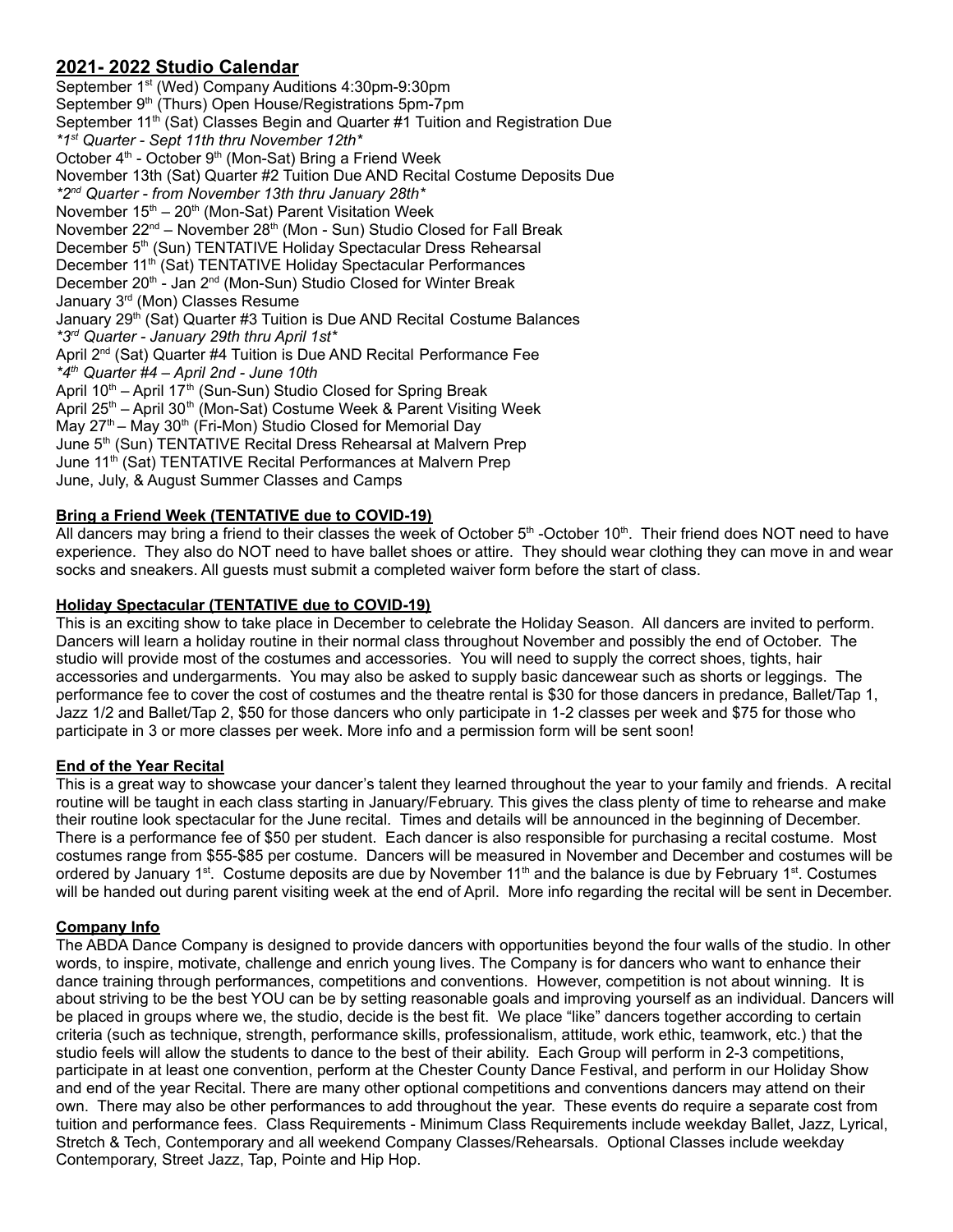#### **Tuition & Notes**

Quarterly payments are 4X per year. Tuition is non-refundable. We accept cash, checks, Venmo and all major credit cards. Checks should be made payable to "Angela Bates Dance Academy" and Venmo is

@Angela-Bates-Dance-Academy. Return checks will incur a \$30 bank fee. A \$25 late fee will apply to all outstanding tuition over 2 weeks late. Any declined credit cards must be updated within 2 weeks of the unprocessed payment or a \$25 fee will be applied.

| <b>TUITION</b>                     | <b>RATES</b>                |
|------------------------------------|-----------------------------|
| Total hours per week<br>per dancer | Quarterly payment<br>Amount |
| 45 Min class                       | \$125                       |
| 1 hour                             | \$150                       |
| 1.5 hours                          | \$225                       |
| 1.75 hours                         | \$270                       |
| 2 hours                            | \$290                       |
| 2.5 hours                          | \$355                       |
| 3 hours                            | \$420                       |
| 3.5 hours                          | \$475                       |
| 4 hours                            | \$530                       |
| 4.5 hours                          | \$575                       |
| 5 hours                            | \$620                       |
| 5.5 hours                          | \$665                       |
| 6 hours                            | \$710                       |
| 6.5 hours                          | \$750                       |
| 7 hours                            | \$790                       |
| 7.5 hours                          | \$805                       |
| 8 hours                            | \$820                       |
| 8.5 hours                          | \$855                       |
| 9 hours                            | \$890                       |
| 9.5 hours                          | \$895                       |
| $10+$ hours                        | \$900                       |
| Single Class                       | $Rate = $20$                |
| Quarter #1                         | Due 9/11/21                 |
| Quarter #2                         | Due 11/13/21                |
| Quarter \$3                        | Due 1/29/22                 |
| Quarter #4                         | Due 4/02/22                 |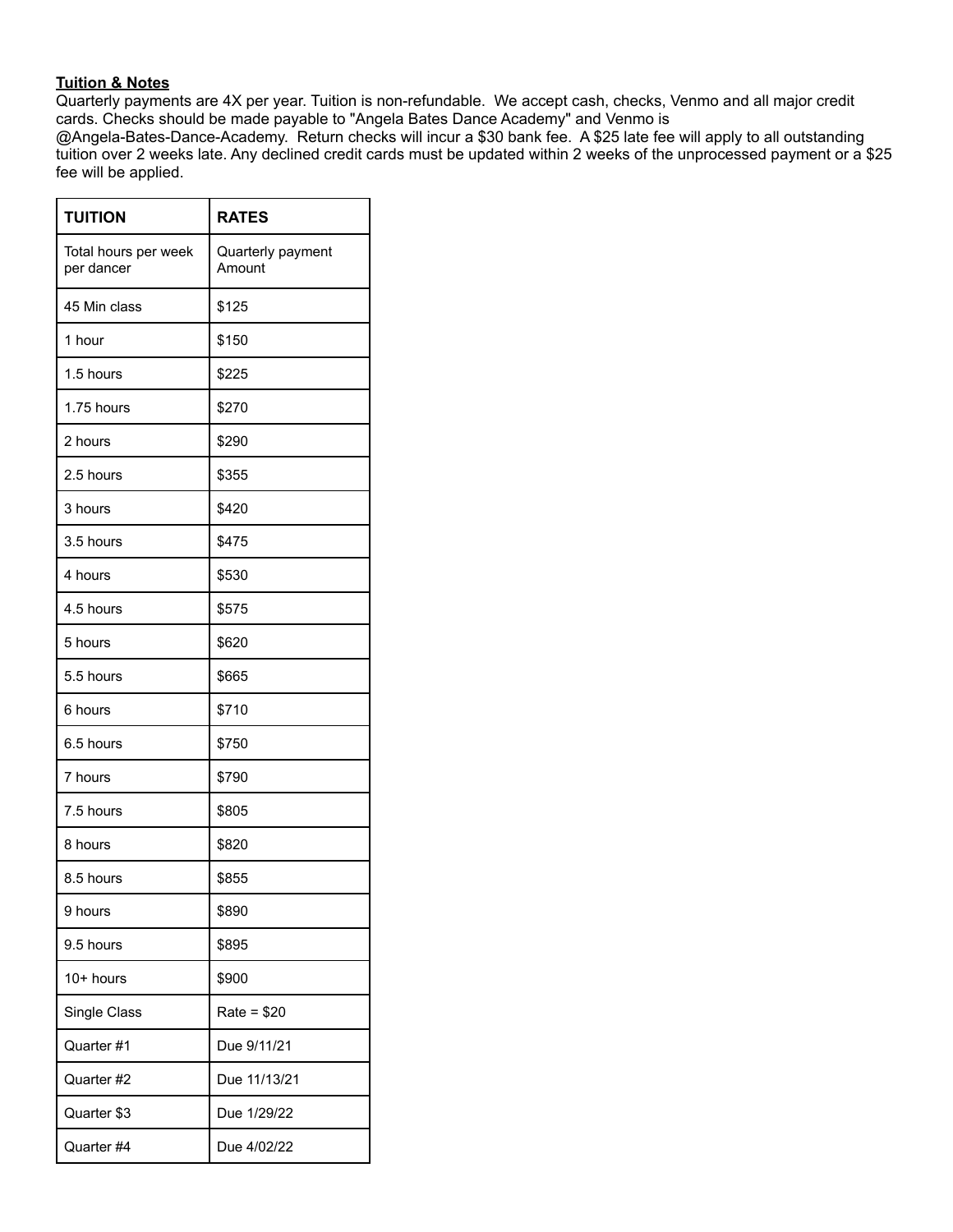#### **Registration Fees** \$30 per dancer or \$40 per family **Special Discounts** *10% Annual Discount* when paying for a full year's tuition *5% Bi-Annual Discount* when paying tuition 2X per year *Sibling Discounts* - 10% off 2<sup>nd</sup> child's, 20% off 3<sup>rd</sup> child's, 30% off 4th child's tuition of equal or lesser value **Performance Opportunities**

Contact us for more info about the ABDA Company Performance Opportunities!

# **Student Portal and Communication**

Every family has a student portal through the Jack Rabbit software program. You can find this link on our website by clicking on "student portal". It will prompt you to log in using the primary email address that was submitted during registration. If you did not create a password or it is not working, click on "forgot password" and enter your email address. You can then change your password and successfully log in. There is a video that will explain how to use your portal. Once logged in, you can view your dancer's classes, update contact info, add an on-file credit card, view special announcements, etc. We will post all tuition, costume and performance fees to your account for you to view. It is a great tool to keep everyone informed! If you ever have any problems or questions regarding your student portal, please do not hesitate to contact us. We will also send emails periodically with important information and reminders. It would be best to keep all communications for the school year as you receive them from our office, whether saved in your email or printed and placed in a folder. You will be receiving information about your participation in our annual December Holiday show and our June end of the year recital. We welcome your comments and suggestions regarding any of our policies or procedures at any time.

#### **Attendance Policy**

ABDA is a full year program and in order to get the best dance education possible, we expect our students to be present for all classes and performances. Therefore, we do not give credits for missed classes. However, we will offer makeup classes for any classes missed due to sickness, inclement weather etc. Classes dropped without a written notification will be held responsible for any current balances. We request that you arrive at the studio with adequate time to prepare for class, parking, changing, restroom, etc. Parents, for your children's safety, please be available in the waiting room to receive students when dismissed from class. Please call whenever delayed for class start time or pickup. Make sure to park in an actual parking spot out front of the studio to avoid any confusion or safety concerns. Drive slowly and carefully while in our parking lot and be on the lookout for tiny dancers popping out behind cars. Dancers should use the restroom BEFORE class begins, especially younger ones. It is advised that students bring a water bottle to class to stay hydrated. Please make sure all shoes, water bottles, dance bags, etc. are labeled with your dancer's name.

#### **Inclement Weather**

If there is inclement weather such as snow and ice and dangerous travel conditions arise, we will be forced to close. We will post closures on social media along with an email that will be sent by 3:30pm. Students will be asked to attend a makeup class for the class they missed due to inclement weather.

#### **Personal Belongings**

Most dancers will bring their shoes and other dance accessories in a bag (dance bag). There is a dressing room to use for changing. It is best NOT to use the bathroom for changing. Dancers may bring their belongings into the Studio OR they may leave them in a cubby in the dressing room or waiting area. It is recommended that dancers bring valuable items such as phones and wallets into the studio with them. However, all phones must be silenced during class AND may NOT be used during class. It is also recommended that dancers bring a water bottle to class.

**Waiting Areas and Dressing Room (These areas are CLOSED during a pandemic - see COVID Safety Procedures)**

Please note that the waiting rooms are made available for the convenience of our students and their families. The waiting rooms are for waiting, reading, TV watching, snacking, conversation, video viewing, homework, and children playing with toys or games. We ask that you please respect the activities of others and the classes in session. If you use our books and magazines, we would appreciate it if you would return them to the shelves. If younger siblings play with our toys, please make sure you return all toys to where you found them. Do NOT leave all the toys out for someone else to clean up. If you do make a mess, please clean up after yourself. In addition, parents and guardians are expected to supervise any younger siblings at all times. Your cooperation is greatly appreciated. Parents/guardians may drop off dancers and leave to run errands and what not OR they may stay in our waiting area while dancers are enjoying life in our studios. Dressing rooms are for dancers to change if need be. Please make sure no men or boys are in the dressing room while girls are getting changed. Men and boys may use the restroom to change. Please use respect while in the waiting area and dressing rooms.

# **Food and Drinks**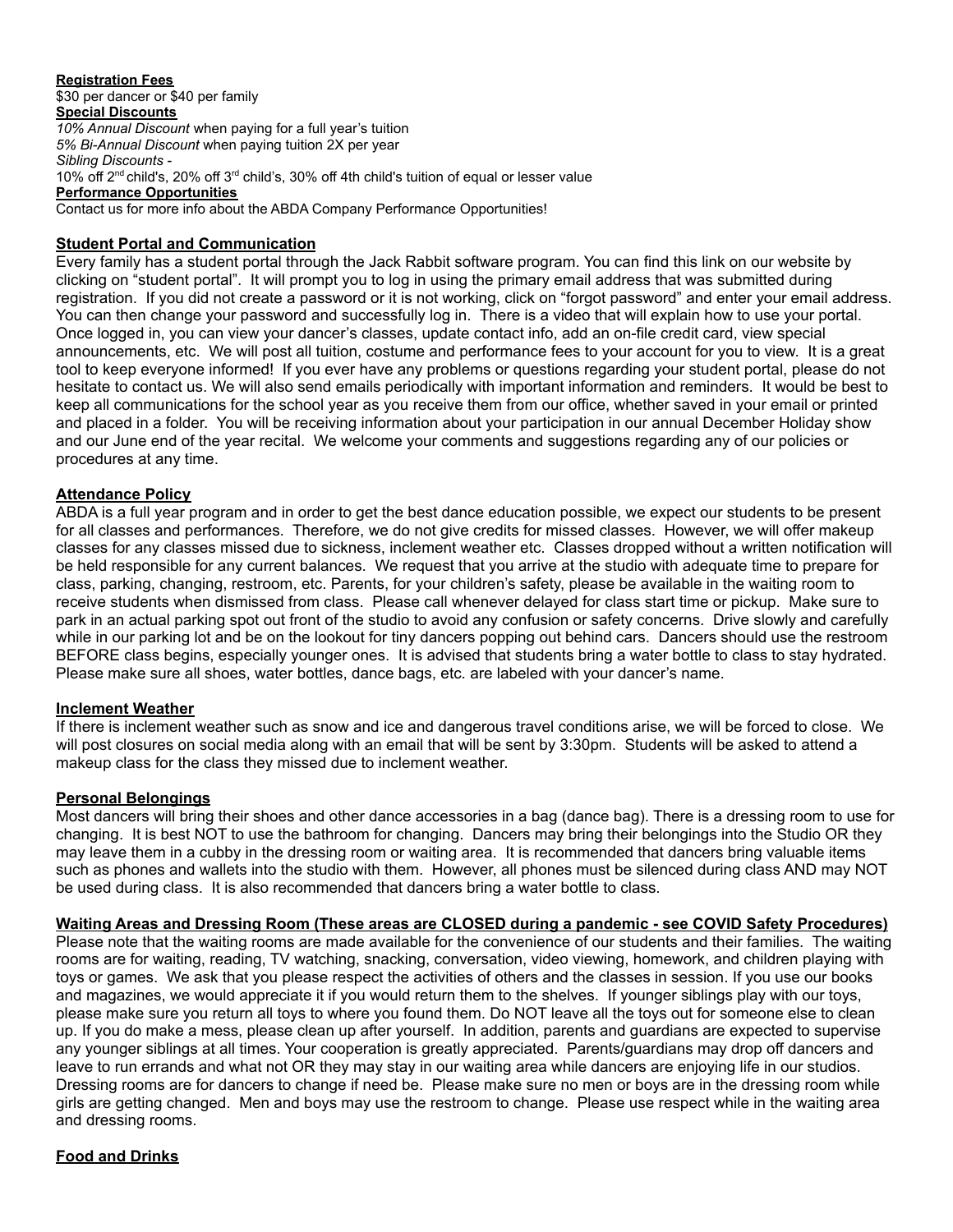The studio welcomes everyone to bring in drinks and snacks. However, please only water or dry non-peanut snacks. Please try to avoid crumbs, since they tend to attract bugs. There is a microwave, refrigerator, Keurig and water cooler in the waiting area. Feel free to use these at any time. Again, if you do make a mess, please clean up after yourself. Your cooperation is greatly appreciated.

### **Safety and Cleanliness**

The entire ABDA faculty and staff are very concerned about the safety and wellbeing of every dancer. We do have first aid kits in each studio along with a plentiful supply of Band-Aids. We do have a few ice packs as well in our freezer in the waiting room.

A clean studio is a happy studio! If you ever see something that needs attention, please let us know. For example: if the bathroom is out of toilet paper or paper towels, the water cooler is out of water or cups, a mess that needs to be vacuumed, etc. You can leave us a note in the drop box in the waiting area, or let a teacher know at the end of class.

#### **ABDA Drop Box**

The ABDA Drop Box is located outside the office door alongside blank envelopes, payment slips, pens and blank note paper. Since there may not be anyone in the office, you can safely submit any payments, forms, notes or messages in this locked drop box. Someone will contact you the following day. We welcome your comments and suggestions. If any parent/student wishes a private conference concerning your individual dance goals or financial concerns, please do not hesitate to ask. We are happy to work with you to ensure that your school year will be one of pleasure and growth.

#### **Dress Code**

We want all our dancers to feel comfortable and confident to ensure they learn & dance their best at all times. Please respect the following dress code. Contact us if you have any questions.

**Toddler & Me** – *Girls* - Pink leather or canvas full sole ballet slippers (preferably Bloch #S0205), leotard (any color or style), pink tights, optional ballet skirt, and hair pulled back preferably into a bun. *Boys* – Comfortable clothing that can easily be moved in and black ballet shoes. The Parent/ guardian/grown up should wear comfortable clothes and shoes that they can easily move in and/or sit on the floor.

**Predance & Ballet/Tap levels 1-3** – *Girls* - Pink leather or canvas full sole or split sole ballet slippers (preferably Bloch #S0205 or #S0203), leotard (any color or style), pink tights, optional ballet skirt, black patent leather tap shoes (preferably Bloch #S0350G), hair pulled back preferably into a bun. *Boys* – black pants, a fitted Tee (any color), black ballet shoes and black oxford tap shoes.

**Jazz levels 2 & 3** - Tan or caramel slip-on jazz shoes (Bloch #DN981G, #S0499L #S0495), leotard, fitted tank or tee (any color or style), leggings or fitted shorts, optional tan tights, hair pulled back into a ponytail or bun (if applicable).

**Ballet & Pointe levels Int, Int/Adv and Adv Teen & Senior** - *Girls*- Pink split sole ballet slippers (canvas or leather), pink pointe shoes (if applicable), leotard (any color or style), pink or salmon tights, optional ballet skirt, hair must be pulled back into a bun. *Boys* – black pants, a fitted Tee (any color) and black ballet shoes.

Jazz, Lyrical and Stretch & Tech levels Beg/Int, Int, Int/Adv and Adv Teen & Senior - Fitted clothing such as leotards, tank tops, leggings, shorts etc., tan/caramel slip-on jazz shoes (Bloch #DN981G, S0499L, #S0495) OR possibly Turning Shoes, hair pulled back into a ponytail or bun (if applicable).

**Contemporary and Contemporary/Modern levels Int, Int/Adv and Adv Teen & Senior** - Fitted clothing such as leotards, tank tops, leggings, shorts etc., bare feet, and hair pulled back into a ponytail or bun (if applicable).

**Tap levels Int, Int/Adv and Adv Teen & Senior -** Fitted clothing such as leotards, tank tops, leggings, shorts etc., Black Oxford Tap Shoes (Bloch or Capezio), hair pulled back into a ponytail or bun (if applicable).

**Hip Hop and Street Jazz all levels** - Comfortable and appropriate clothing, sneakers, hair pulled back into a ponytail (if applicable).

**Tumbling & Acro all levels** - Comfortable and tight fitting clothing, bare feet, hair pulled back into a ponytail or pigtails (if applicable).

\*All the above items can be purchased at *Danceline* in Paoli and the *Brandywine Dance Shoppe* in Wilmington, DE (tax free), *Swan Dancewear* in Narberth, *Definitely Dance* in Exton, and *Motions* (offers a 10% discount) in Drexel Hill.

#### **ABDA Mission Statement**

The Angela Bates Dance Academy's purpose is to create a positive and inspirational learning environment while providing the best quality dance education incorporating life lessons, friendships and memories that will last a lifetime.

#### **Code of Ethics/Conduct**

We, the dancers, faculty, and staff of the Angela Bates Dance Academy are a vibrant community of people who have a high regard for each other, the art of dance, and the respectability and value of the work we do. We are committed to fostering a future generation free of hate and discrimination. We honor our differences and believe that differences are what make us beautiful. We have and always will stand for love, respect, kindness, and equality, for everyone. All who participate are requested to demonstrate the willingness to be held accountable to uphold the values and ethics we declare as the fundamental guidelines stated below. In all our endeavors to study and perform as an expression of our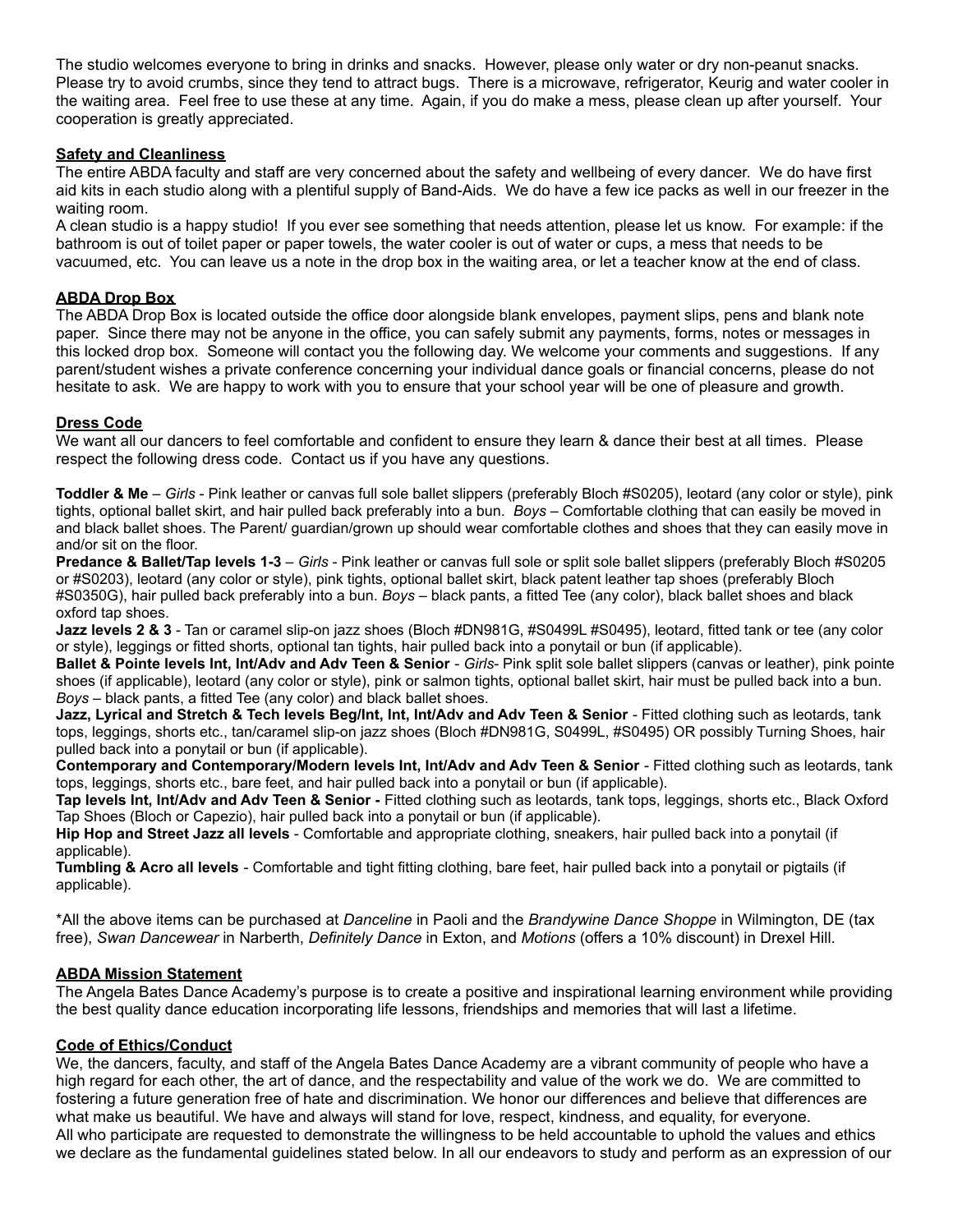love of dance, we show respect to the parents, our peers, the staff and faculty of ABDA and all the wider dance community, including our competition. We consider it a privilege to participate in a worldwide community for the performing art of dance exemplifying the values of integrity, character, leadership, responsibility and professionalism.

- INTEGRITY: To conduct oneself with honesty, courtesy, and respect. To express consideration for one's fellow dancers, educators, parents, staff and competitors. To be a person who leads by example and honors commitments. To be a person other people can count on and look up to.
- LEADERSHIP: To guide, direct and influence people in achieving their highest goals and ideals. By setting an example through one's actions and speech. To inspire and serve the people of your class, team, or community through full participation in all dance related activities.
- RESPONSIBILITY: To respect and adhere to the policies and procedures of the studio or the organizers of any conference, workshop, or competition. To be a person who interacts with peers and authority figures in a mature manner. To question authority in a respectful manner. To speak of any issue or grievance to the person who is able to resolve any concern. To be willing to receive coaching and direction when deemed appropriate.
- CHARACTER: To be a person who represents high levels of personal integrity, leadership, and responsibility for oneself and others. A person who has the courage and willingness to face issues and concerns with maturity and dignity. To avoid gossip, criticism, or demeaning comments for any member of the dance community, parent, or peers.
- PROFESSIONALISM: To respect the dance profession and uphold our values and standards of conduct. To support and encourage one another. To voice opinions and initiate change that will elevate the dance community. To recognize oneself as a role model at all times. To love the study and performance of dance as a universal art form.

# **Faculty (see headshots and bios on our website)**

- Angela Bates-Majewski (AB) Owner and Director teaching Predance, Ballet, Pointe, Tap, Lyrical, Contemporary, and Stretch & Tech
- Kristin Brown (KB) Ballet and Point Faculty
- Marlena Buckley (MB) Predance Faculty
- Makenzie Crane (MC) Stretch & Tech, Tap, Contemporary and Lyrical Faculty
- Diana Knight (DK) Ballet/Tap, Jazz, and Lyrical Faculty
- Sarah Lawson (SL) Ballet/Tap and Tap Faculty
- Alexa Meissner Chambers (AC) Ballet/Tap, Jazz, Contemporary Modern, and Stretch & Tech Faculty
- Allyssa Millar (AM) Predance, Ballet/Tap, Acro, Hip Hop and Jazz Faculty
- Gabby Wright (GW) Street Jazz and Contemporary Faculty

# **Classes Levels**

- **Toddler & Me –** Ballet class/movement class for young dancers approx. ages 1 ½ 3 that work with a parent or guardian.
- **Pre Dance** Ballet/Tap class for Preschool dancers approx. ages 2 ½ 4 with little or no previous experience.
- **Ballet/Tap Level 1** approx. ages  $3 \frac{1}{2}$  5  $\frac{1}{2}$  with little or no previous experience.
- **Jazz Level 2** approx. ages 5-7 with little or no previous experience
- **Ballet/Tap level 2** approx. ages 4 ½ -6 ½ with some prior experience, such as Ballet/Tap level 1
- **Tumbling** approx. ages 3 -7 with no prior acro experience,
- **Ballet/Tap level 3 and Jazz 3** approx. ages 6-8 with prior experience such as Level 1 or 2
- **Beg/Int Lyrical/Contemporary, Beg/Int Street Jazz/Hip Hop and Beg/Int Acro (Acro I)** approx. ages 6-8 with some prior dance experience
- **Int Ballet, Jazz, Tap, Lyrical, Contemporary/Modern, Street Jazz, Hip Hop and Acro (Acro I or II)** approx. ages 7-11 with prior dance experience and dancing at an intermediate level
- **Int/Adv Ballet, Pointe, Jazz, Tap, Lyrical, Contemporary/Modern, Street Jazz, and Acro (Acro II)** approx. ages 9-13 with prior experience and dancing at an intermediate/advanced level
- **Adv TEEN 1 Ballet, Pointe, Jazz, Tap, Lyrical, Contemporary/Modern, Stretch & Tech, Street Jazz, Contemporary, and Acro (Acro II)** – approx. ages 11-14 with prior experience AND dancing at an advanced level.
- **Adv TEEN 2 Ballet, Pointe, Jazz, Tap, Lyrical, Contemporary/Modern, Stretch & Tech, Street Jazz, Contemporary, and Acro (Acro III)** – approx. ages 13-16 with prior experience AND dancing at an advanced level.
- **Adv SENIOR Ballet, Pointe, Jazz, Tap, Lyrical, Contemporary/Modern, Stretch & Tech, Street Jazz, Contemporary, and Acro (Acro III)** – approx. ages 16-19 with prior experience AND dancing at an advanced level.

# **General Information for all our classes at ABDA** -

- Every class at ABDA is designed to build confidence and self-esteem. We want every dancer to feel happy and succeed not only in dance but in anything they do in life. "Dance Lessons Are Life Lessons"!